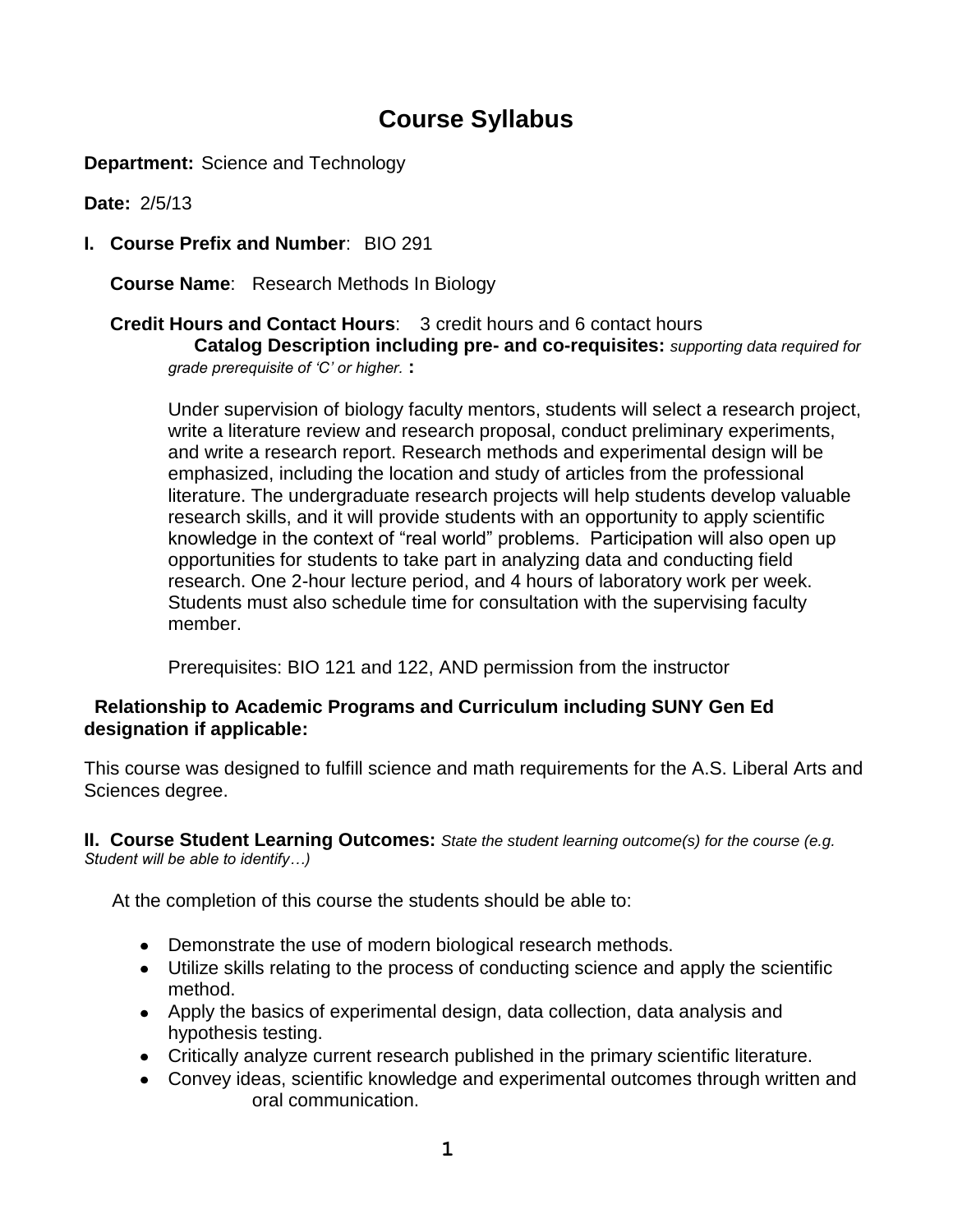#### **College Learning Outcomes Addressed by the Course:** *(check each College Learning*

*Outcome addressed by the Student Learning Outcomes)*

| x writing             | x computer literacy     |
|-----------------------|-------------------------|
| x oral communications | $\Box$ ethics/values    |
| $\vert$ reading       | $\Box$ citizenship      |
| $\Box$ mathematics    | $\Box$ global concerns  |
| x critical thinking   | x information resources |

#### **III. Assessment Measures (Summarize how the college and student learning outcomes will be assessed):** *For each identified outcome checked, please provide the specific assessment measure.*

| List identified College Learning Outcomes(s) | Specific assessment measure(s)                                                                                                                                     |
|----------------------------------------------|--------------------------------------------------------------------------------------------------------------------------------------------------------------------|
| eq: writing                                  | eq: student will complete a research paper                                                                                                                         |
| Writing                                      | Students will produce a written research proposal<br>with the opportunity for revision and improvement.                                                            |
| <b>Oral Communication</b>                    | Students will present their research results to the<br>classroom                                                                                                   |
| <b>Critical Thinking</b>                     | Students will demonstrate their ability to design<br>experiments as part of a research proposal                                                                    |
| <b>Computer Literacy</b>                     | Students will use computer resources / tools for<br>research, presentations, and data management.                                                                  |
| <b>Information Resources</b>                 | Students will demonstrate the ability to identify,<br>locate, evaluate, use, and share information from<br>relevant resources in producing a research<br>proposal. |

## **IV. Instructional Materials and Methods**

## **Types of Course Materials:**

Assigned Readings, Laboratory Notebook

## **Methods of Instruction (e.g. Lecture, Lab, Seminar …)**

Two hours of lecture and four hours of laboratory per week.